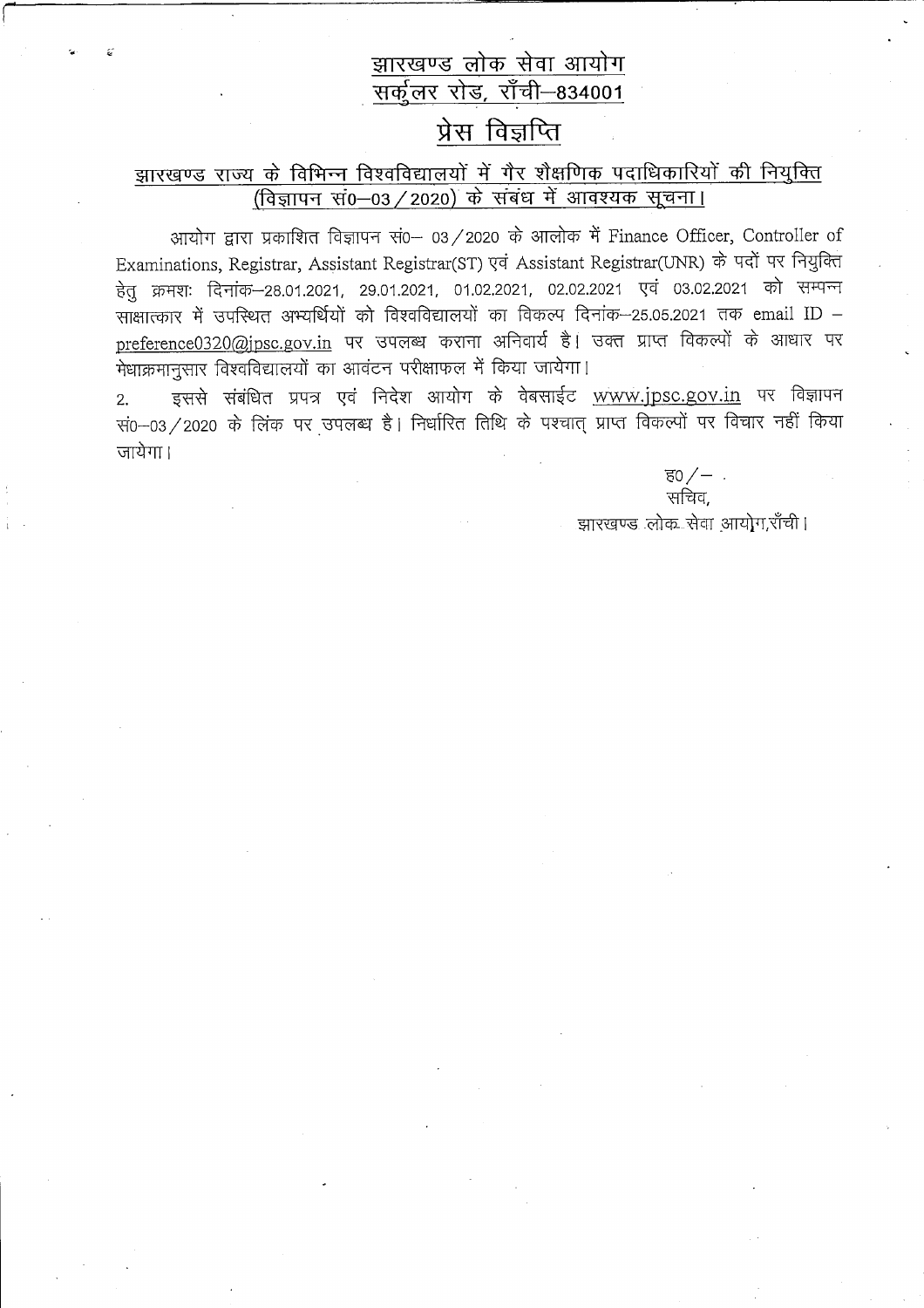Instructions to candidates for exercising the options/preference for Universities in light of Advt. No.  $-03/2020$ 

Content of the email to be sent should be as per the related format annexed herewith. Blanks given in the format for preference must be filled as FIRST/ SECOND/THIRD against the Universities as per choice and priority and then full Name and Registration Number should be filled. Thereafter it must be sent through the same email lD which has been provided in the application for Advt. no. - 03/2020 to the email ID - preference0320@jpsc.gov.in till 25 .05 .2021.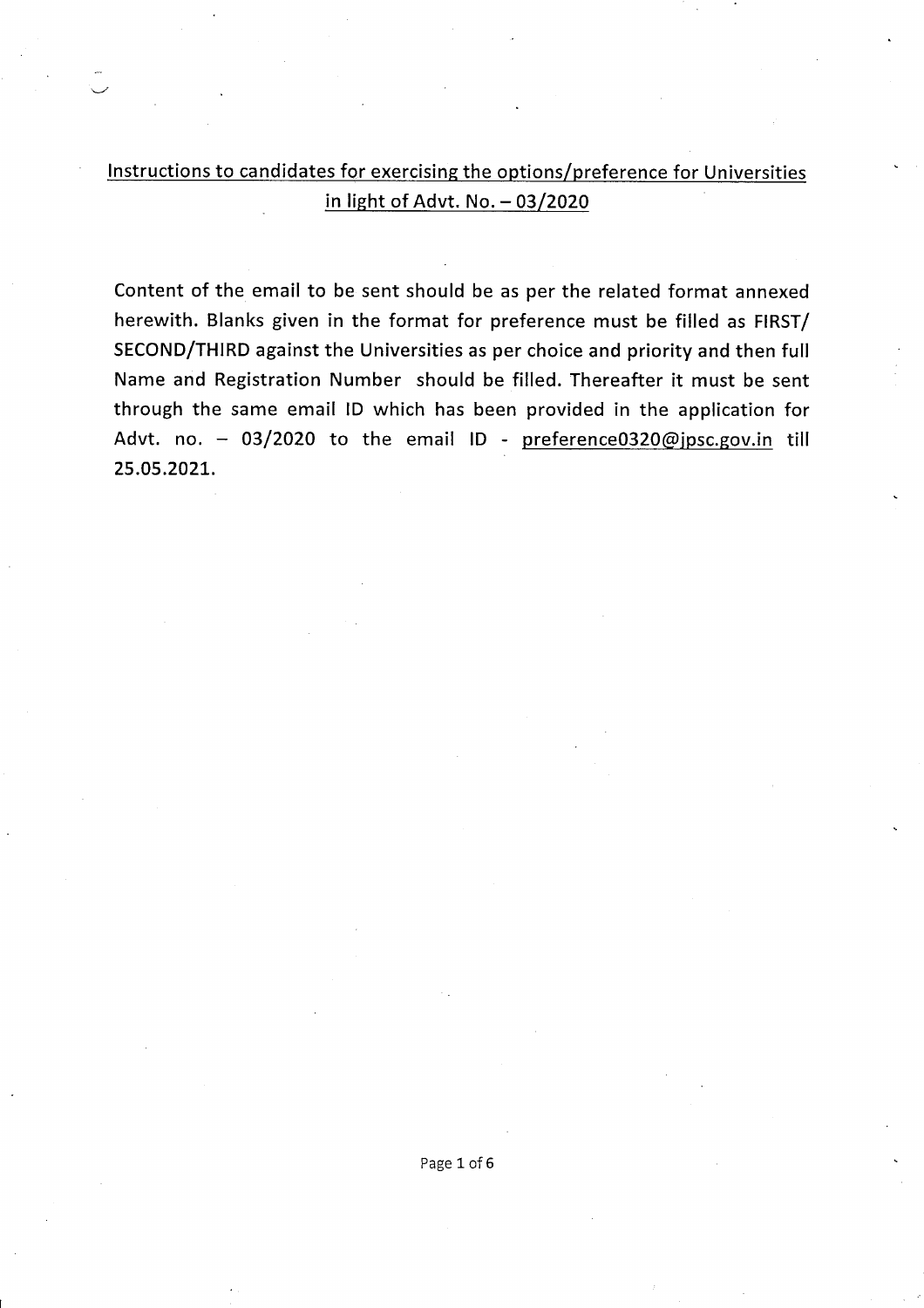### Format for exercising options/preference for Universities, if selected for the post of Registrar in light of Advt. No. - 03/2020

TO,

Controller of Examinations, Jharkhand Public Service Commission, Ranchi - 834001

Subject - Preference for Universities in light of Advt. No. - 03/2020 for the post of 'Registrar'.

Sir,

With reference to the the above subject, this is to say that I have attended the Interview for the post of Registrar on 01.02.2021. I am providing the following preference for Universities, if selected for the post of Registrar.

| Sl. No. | Name of University                                   | Preference |
|---------|------------------------------------------------------|------------|
| 01.     | Dr. Shyama Prasad Mukherjee<br>University, Ranchi    |            |
| 02.     | Binod Bihari Mahto Koylanchal<br>University, Dhanbad |            |

Name of Candidate : ...................,...,.......,.........................................,,....,....... Registration No .-...................,...,..................................................,,.....,..,..... "

Page 2 of 6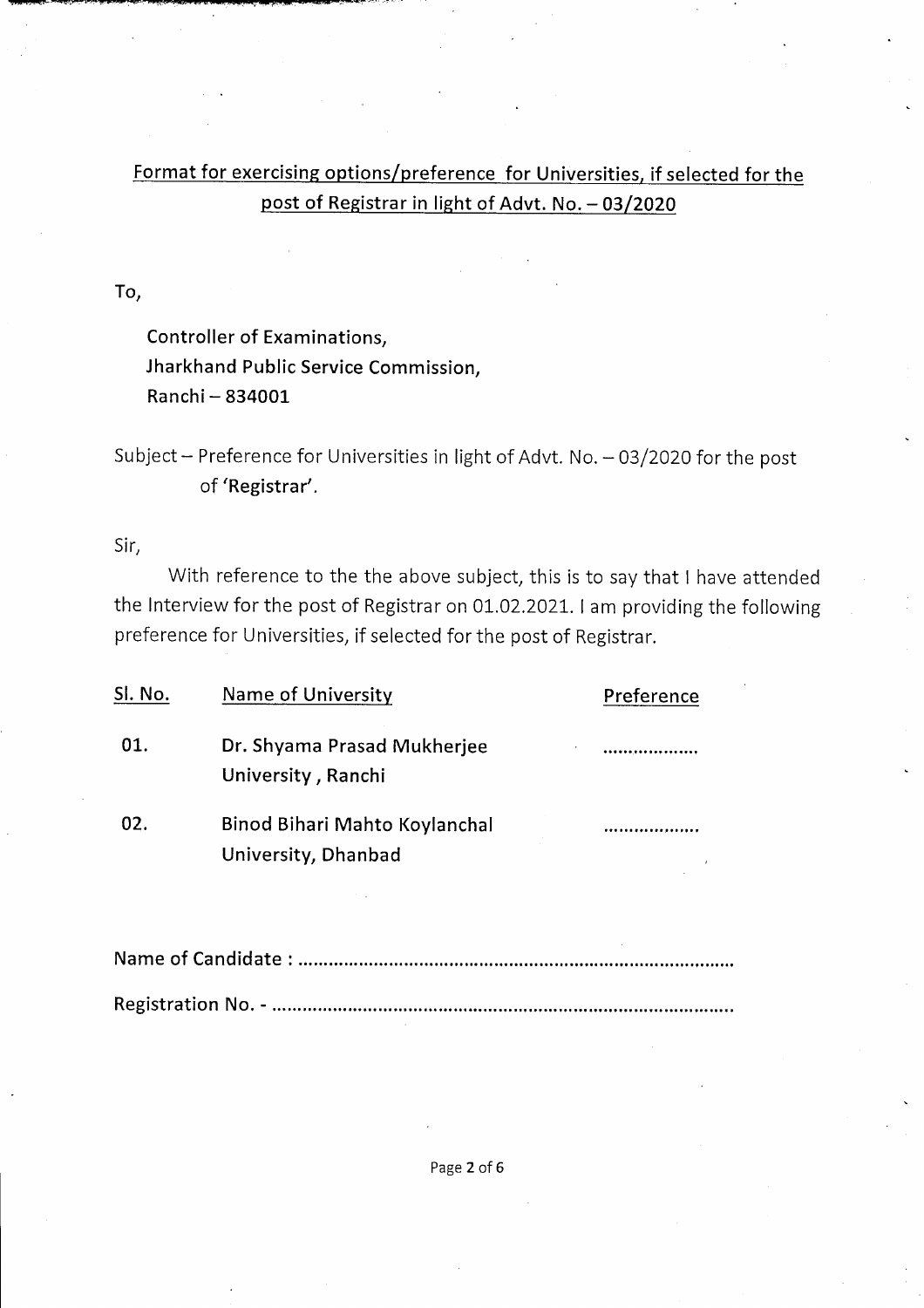## Format for exercising options/preference for Universities, if selected for the ost of Finance Officer in light of Advt. No. - 03/2020

TO,

Controller of Examinations, Jharkhand Public Service Commission, Ranchi - 834001

Subject - Preference for Universities in light of Advt. No. - 03/2020 for the post of 'Finance Officer'.

Sir,

With reference to the the above subject this is to say that I have attended the Interview for the post of Finance Officer on 28.01.2021. I am providing the following preference for Universities, if selected for the post of Finance Officer.

| Sl. No. | Name of University                                | Preference |
|---------|---------------------------------------------------|------------|
| 01.     | Dr. Shyama Prasad Mukherjee<br>University, Ranchi |            |
| 02.     | Kolhan University, Chaibasa                       |            |

Name of Candidate : ....... " .,............ " ..... "."" .................... " ........,.... " ..... " ...... Registration No .-...............................................................................,,.... " .....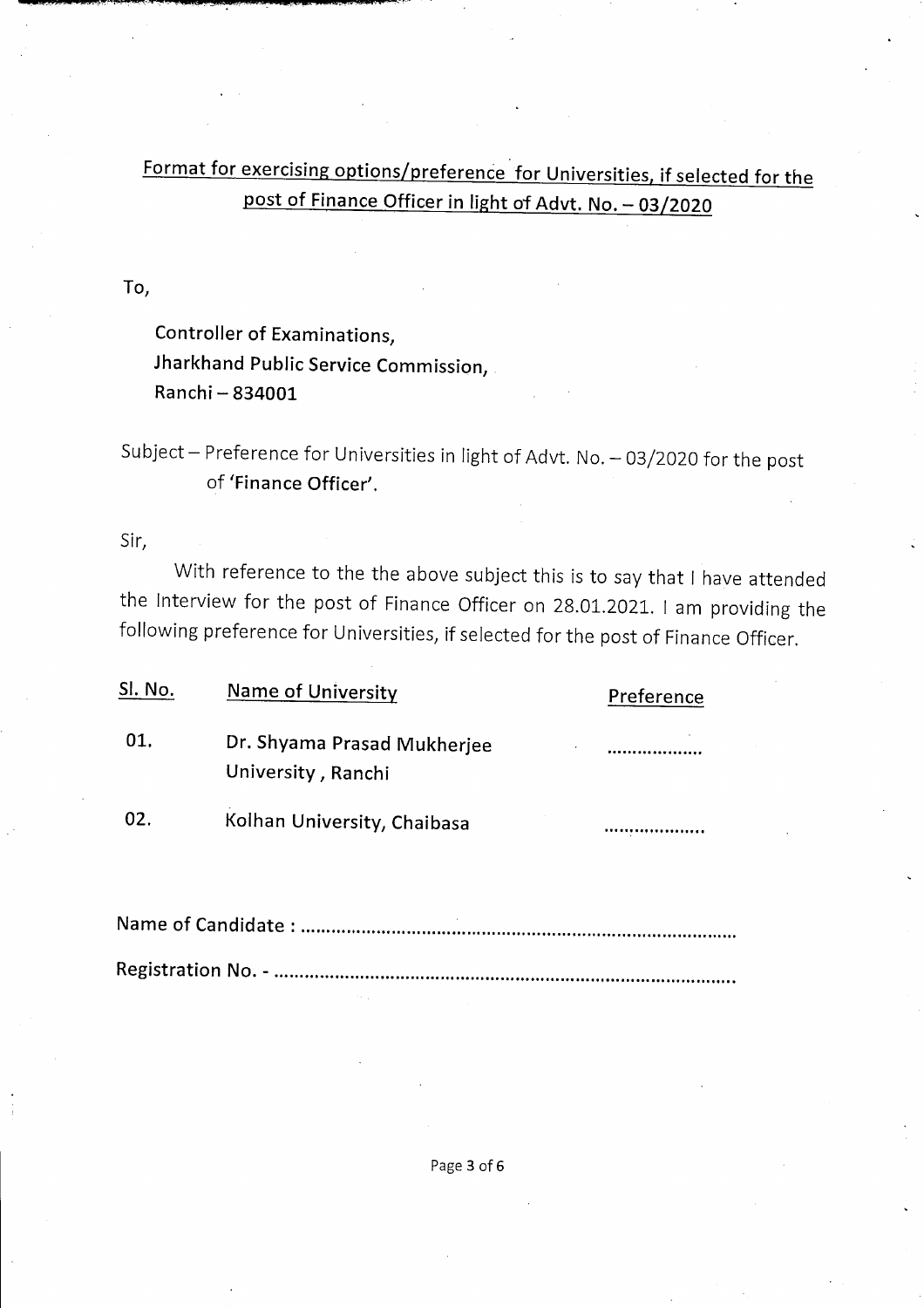Eormat for exercising options/preference for Universities, if selected for the of Controller of Examinations in light of Advt. No. - 03

TO,

Controller of Examinations, Jharkhand Public Service Commission, Ranchi - 834001

Subject - Preference for Universities in light of Advt. No. - 03/2020 for the post of 'Controller of Examinations'.

Sir,

With reference to the the above subject this is to say that I have attended the Interview for the post of Controller of Examinations on 29.01.2021. I am providing the following preference for Universities, if selected for the post of Controller of Examinations.

| Sl. No. | <b>Name of University</b>                            | Preference |
|---------|------------------------------------------------------|------------|
| 01.     | Dr. Shyama Prasad Mukherjee<br>University, Ranchi    |            |
| 02.     | Binod Bihari Mahto Koylanchal<br>University, Dhanbad |            |
| 03.     | Kolhan University, Chaibasa                          |            |
|         | Name of Candidate :<br>                              |            |

Registration No. - ...................

Page 4 of 6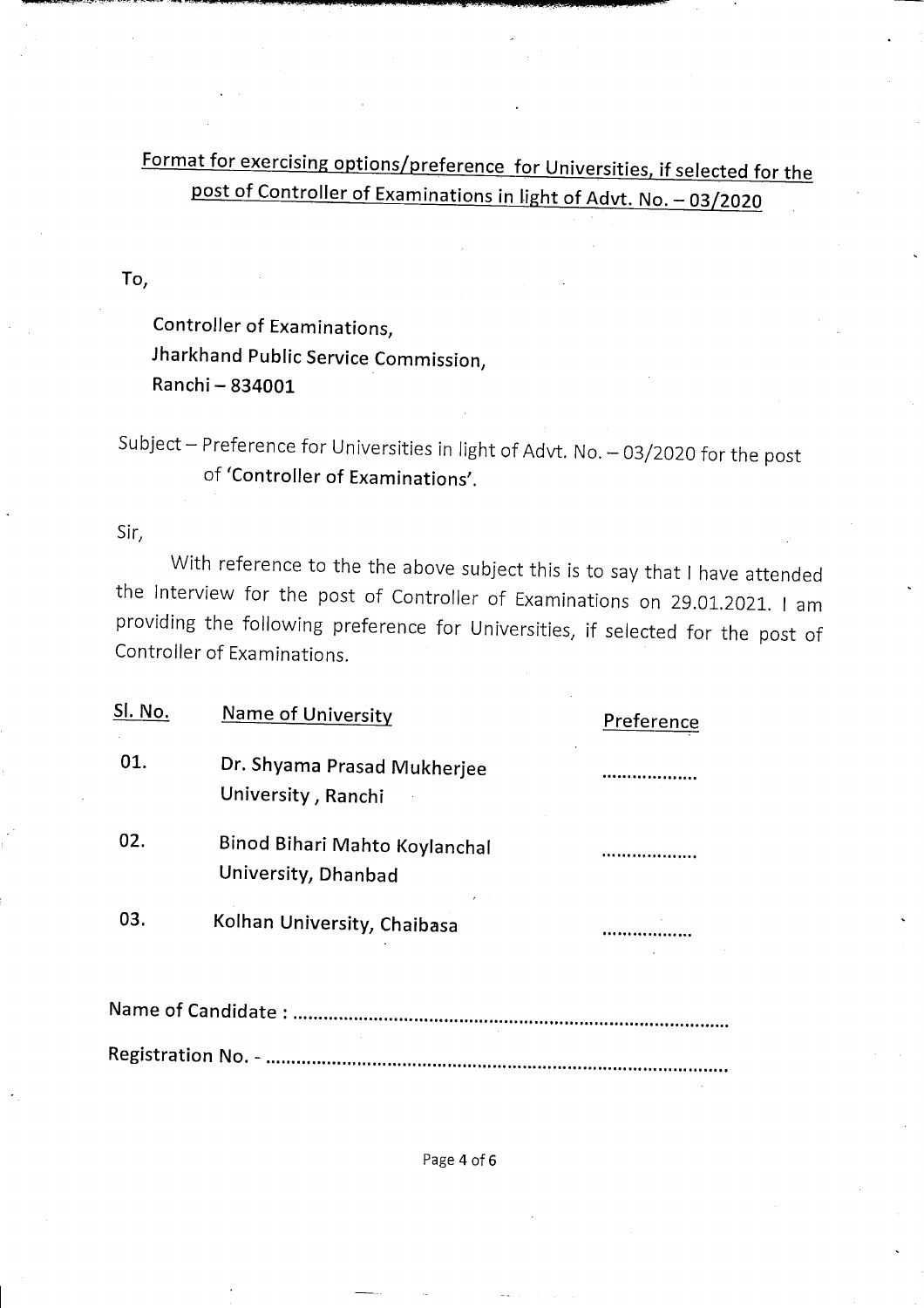### Format for exercising options/preference for Universities, if selected for the post of Assistant Registrar (UNR) in light of Advt. No. - 03/2020

TO,

Controller of Examinations, Jharkhand Public Service Commission, Ranchi - 834001

#### Subject - Preference for Universities in light of Advt. No.  $-03/2020$  for the post of 'Assistant Registrar(UNR)'.

Sir,

With reference to the the above subject this is to say that I have attended the Interview for the post of Assistant Registrar(UNR) on 03.02.2021. I am providing the following preference for Universities, if selected for the post of Assistant Registrar(UNR).

| Sl. No. | <b>Name of University</b>                            | Preference |
|---------|------------------------------------------------------|------------|
| 01.     | Dr. Shyama Prasad Mukherjee<br>University, Ranchi    |            |
| 02.     | Binod Bihari Mahto Koylanchal<br>University, Dhanbad |            |
| 03.     | Nilamber Pitamber University,<br>Medininagar, Palamu |            |
|         |                                                      |            |

Name of Candidate : ,...,.....,,.........,........,................,...........,...,..,.........,....,..... Registration No .-..,....,...,,............................,.....,,..........,....,.......,...........,..... "